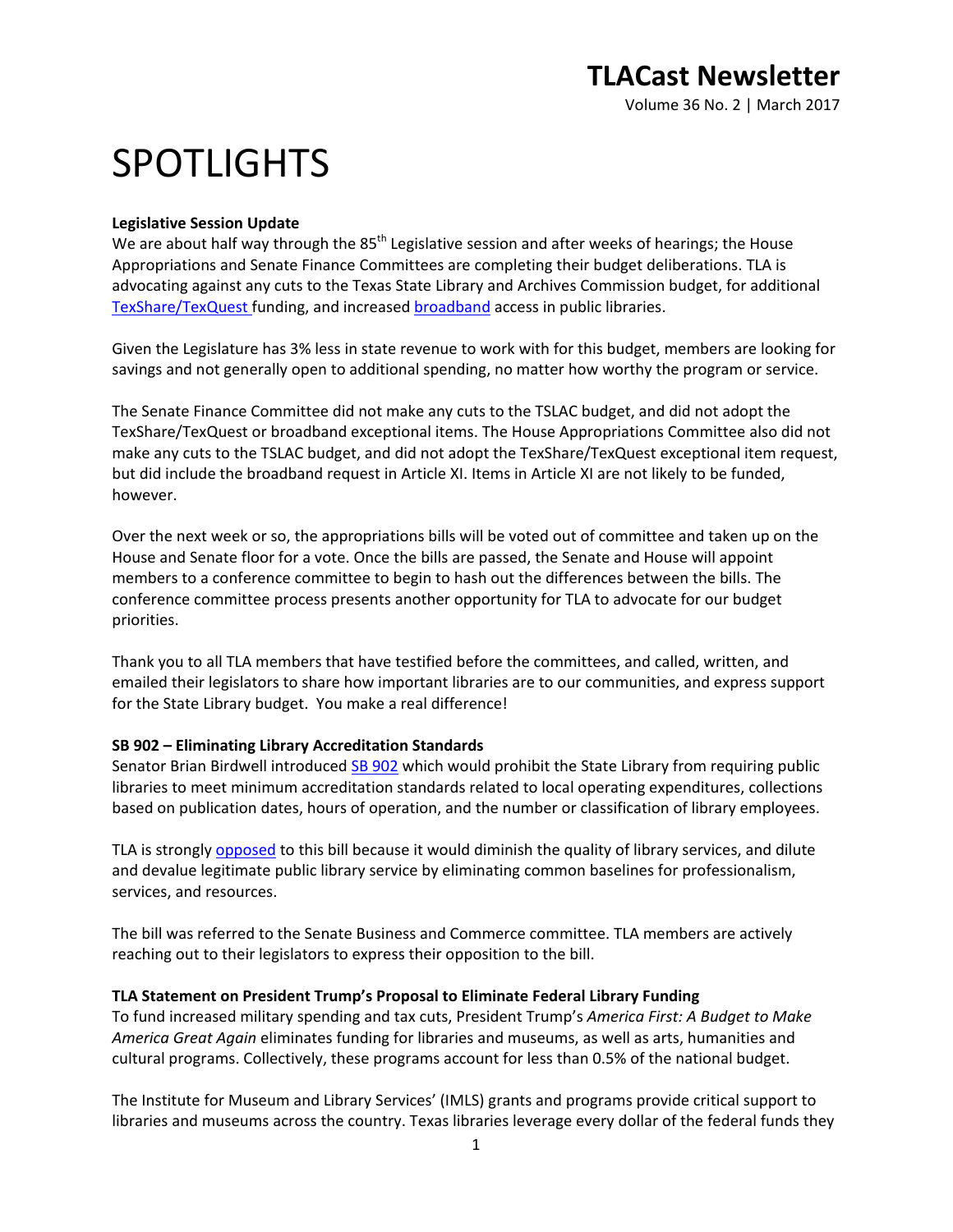Volume 36 No. 2 | March 2017

receive to offer innovative programs and services to millions of Texans every year. In fact, a recent Texas State Library and Archives Commission study found that for every \$1 invested in Texas libraries, communities benefit from an impressive return on investment of \$4.64.

Libraries are centers for technology, job counseling, retraining, entrepreneurship, education, teaching and learning, services to veterans, and so much more.

The Texas Library Association's almost 7,000 members, and the thousands of library supporters throughout the state, will actively oppose this proposal which, if enacted, would have a significant, immediate, negative impact on millions of Texans. Libraries are so much more than book depositories, they are essential to what makes Texas, and America great.

#### **Take Action!**

While we are deeply concerned about the president's budget proposal, it is not a done deal and ALA has provided the following information on actions we can take right now:

- 1. **Call your Members of Congress** ask them to publicly oppose wiping out IMLS, and ask them to commit to fighting for federal library funding. (You can find talking points and an email template on the [Action Center.](http://cqrcengage.com/ala/home))
- 2. **Share your library's IMLS story using the [#SaveIMLS](https://twitter.com/search?f=tweets&vertical=default&q=%23SaveIMLS&src=typd) tag** tell us how IMLS funding supports your local community. If you aren't sure which IMLS grants your library as received, you can check the [searchable databasea](https://www.imls.gov/grants/awarded-grants)vailable on the IMLS website.
- 3. **[Sign up](http://t.umblr.com/redirect?z=http%3A%2F%2Fcqrcengage.com%2Fala%2Fhome&t=ODUxYjIxYTU0NjIyZDhjYjVkMGFhODg1ZGQ2ZWQ2Mjk2MzEyZGMxNyxKdHM0UUlhMA%3D%3D&b=t%3ARo4er3KCf8GLcjYXtIA6Ug&p=http%3A%2F%2Flibraryadvocates.tumblr.com%2Fpost%2F158480880853%2Fpresidents-budget-proposal-to-eliminate-federal&m=0) to receive ALA action alerts** they will let you know when and how to take action, and send you talking points and background information.
- 4. **[Register](http://www.ala.org/advocacy/advleg/nlld) to participate in National Library Legislative Day** on May 1-2, either in Washington, D.C., or [online.](https://docs.google.com/forms/d/e/1FAIpQLSdpbfeNl1t6uM_gIfUqjS4uROV7VEt8JFlindnqt_Nbm1wSFw/viewform?c=0&w=1)

Timing is key to the Federal budget/appropriations process. More information – along with talking points and scripts – will be forthcoming from the ALA Washington Office and TLA.

# 2017 ANNUAL CONFERENCE

#### **Cory Doctorow Announces as Opening General Session Speaker**

*New York Times* bestselling author and former European director of the Electronic Frontier Foundation (EFF) Cory Doctorow will deliver the opening General Session on Thursday, April 20 from 8:15 to 9:45am at the 201[7 TLA Annual Conference](http://www.txla.org/annual-conference) in San Antonio. Among his achievements, Doctorow is the activist-inresidence for the MIT Media Lab, a visiting professor of computer science at Open University, a science fiction author, activist, and journalist.

In 1998, the US Congress made protecting digital rights management (DRM) the law of the land, passing the Digital Millennium Copyright Act (DMCA) and making it a felony to break a digital lock. Fast forward 20 years and DRM technology is not just an agony for librarians, it's a way for manufacturers to control their users in devices ranging from insulin pumps to tractors, and from cars to voting machines. Co-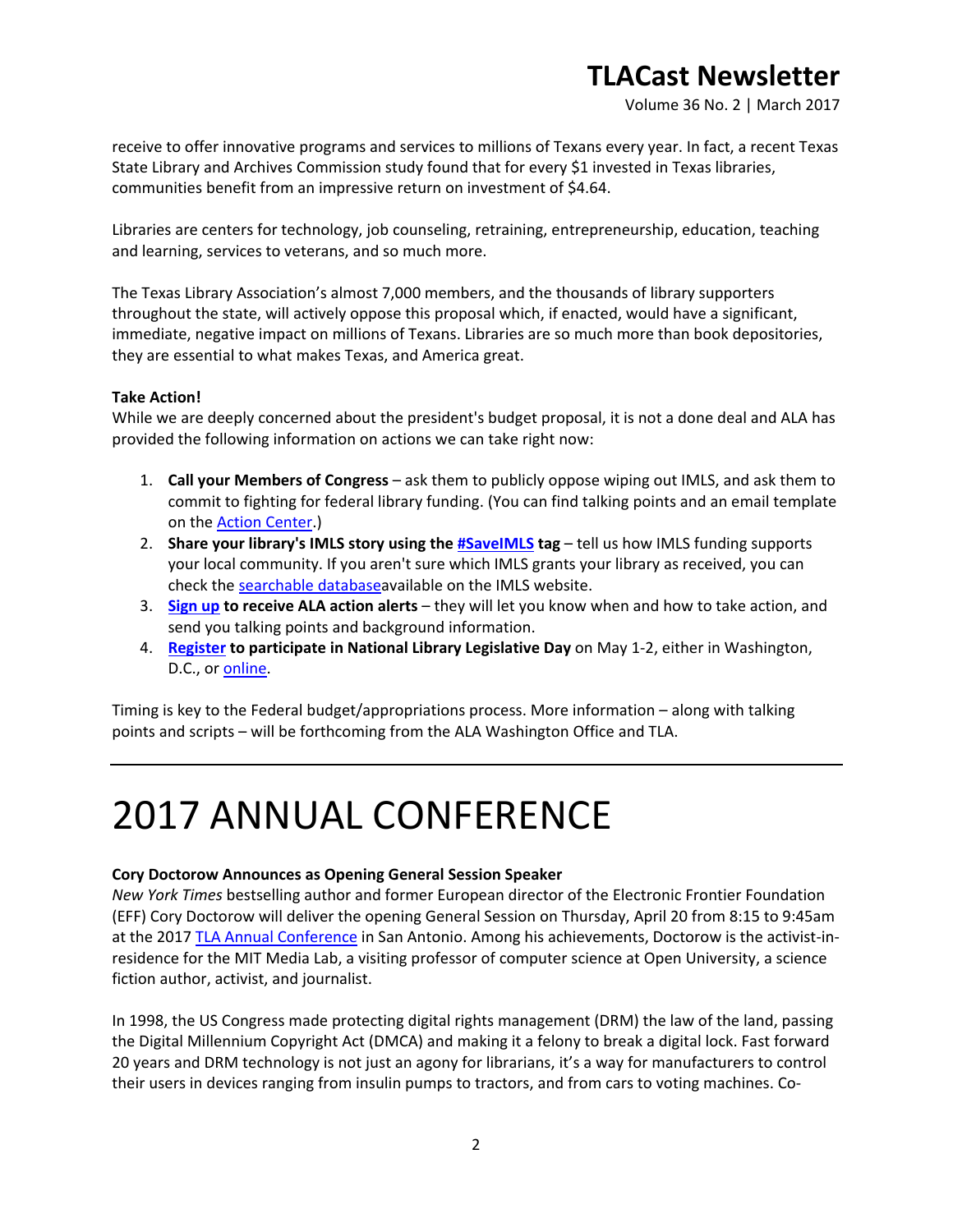Volume 36 No. 2 | March 2017

editor of Boing Boing and author of *Walkaway*, Doctorow will delve into technological liberation and offer insight about defending your rights in the digital world.

#### **Tickets Still Available for Author Sessions**

Whether or not you are already registered, you can always edit your registration and add ticketed functions to your [registration](https://secure.txla.org/secure/forms/mtgLogin.asp) prior to Friday, April 7. TLA meal functions and preconferences are not limited to conference attendees. Librarians unable to attend the conference, library friends, and general public are invited to attend without paying conference registration fees. Ticket prices are listed on the online registration form.

#### **Thursday, April 20**

#### **Opening Author Session | 12:15 – 1:30 pm | Grand Hyatt Hotel**

We are pleased to announce that Helen Ellis will join Greg Iles and Adriana Trigiani at the Opening Author Session. Ellis is the acclaimed author of *Eating the Cheshire Cat* and *American Housewife: Stories*. She is also a poker player who competes on the national tournament circuit. These acclaimed authors each create fascinating stories that immerse readers in the culture, history, and characters that make each unique. Join us as they discuss their recent works and inspiration.

#### **Evening with the Authors | 6:30 – 9:30 pm | La Orilla del Rio**

TLA and the Texas Book Festival invite you to join us Thursday, April 20 at 6pm for Evening with the Authors, a celebration of literature and libraries. Enjoy a delightful dinner in the treasured La Orilla building, meet authors from a variety of genres, and hear them read from their latest works. A book signing follows the event. Featured Authors: Nickolas Butler, Jennifer McMahon, Sara Paretsky, Ruta Sepetys, and Amanda Eyre Ward.

#### **Saturday, April 22**

#### **Closing Author Session | 11:45 am – 1:15 pm | Grand Hyatt Hotel**

Journey to thrilling new worlds with Veronica Roth, the *New York Times* bestselling author of the Divergent series. Her new book, *Carve the Mark*, is the first in a highly-anticipated duology that promise to take readers by storm.

#### **3D Printer Giveaway**

Attendees at the 2017 Texas Library Association Annual Conference in San Antonio will be eligible to win a [Powered Up Prize Pack](http://www.txla.org/news/2017/03/win-a-3d-printer-for-your-library) that includes a FREE 3D Printer courtesy of [PolyPrinter.](http://www.polyprinter.com/) The prize package, valued at \$5,000, includes: PolyPrinter 229, Owner's Kit, filament nozzles, staff training, shipping, and warranty services.

Enter to win by visiting the Powered Libraries Information Kiosk in the conference registration area. Entries will be limited to 2017 TLA Annual Conference attendees that pledge to participate in Power Up Week, October 1-7, 2017. The winner will be annouced during General Session III on Saturday, April 22. Good luck!

#### **Start Planning and Download the Mobile App**

It's never too early to start planning your conference schedule. The conference mobile app is available for iPad and iPhone through the [Apple App Store](https://itunes.apple.com/us/app/tla-2017/id1195628079?ls=1&mt=8) and Android devices through [Google Play.](https://play.google.com/store/apps/details?id=org.tla.gd.annualconf2017) This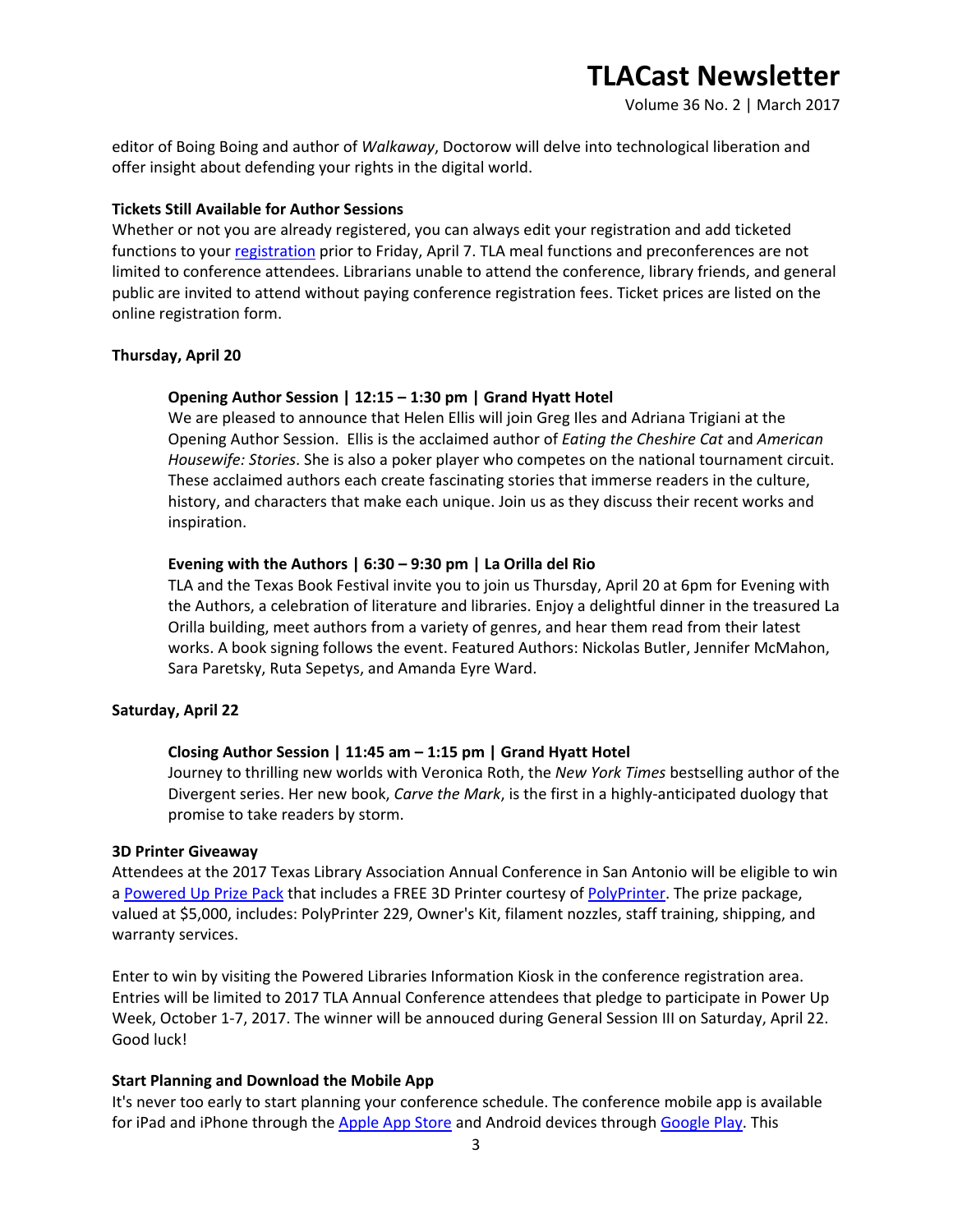Volume 36 No. 2 | March 2017

application enables attendees with a web-enabled phone or other mobile device to access their schedules while on the go, and receive real-time updates to sessions and author events. It will also offer Twitter, exhibitor information, show documents, and speaker content. You can also access conference mobile app information from your desktop computer or other devices [here.](https://tla2017.gatherdigital.com/apps/2512)

If you are a current TLA Member, use the same email and password you use to login to Members Only to access the app. If you are not a current TLA Member, use the same email and password you created during the registration process.

# TLA NEWS

#### **2017 TLA Election Results**

The following individuals were elected in the 2017 election conducted by Survey and Ballot Systems, Inc. (SBS), an independent third party. In addition to the TLA Executive Board election, five units opted to participate in TLA's online election system. These newly-elected individuals will assume office at the close of the 2017 conference in San Antonio.

#### **TLA Executive Board**

President: Ling Hwey Jeng (automatic succession) President-Elect: Jennifer LaBoon Treasurer: Edward Melton Representative-at-Large: Marty Rossi Representative-at-Large: Daniel Burgard

### **Texas Association of School Librarians**

Chair-Elect: Nancy Jo Lambert

#### **Supervision, Management, and Administration Round Table**

Chair-Elect: Robin Swaringen Secretary-Treasurer: Janet Cox

#### **TALL Texans Round Table**

Chair-Elect: Jacqueline Higginbotham Secretary-Treasurer: Martha Rinn Councilor: Jan Hodge Councilor-Alternate: Laura Stiles

#### **Young Adult Round Table**

Chair-Elect: Naomi Bates Secretary-Treasurer: Lorraine Roussin Councilor: Sonja Schulz Councilor-Alternate: Kelly Wadyko

#### **District 5**

Chair-Elect: Gail Shipley Treasurer: Benjamin Baron

#### **District 8**

Chair-Elect: John Harbaugh Secretary: Garrette Smith Treasurer: Connie Doolin Councilor: Elizabeth Nebeker Councilor-Alternate: Lisa Loranc Webmaster: Erin Cassidy

#### **Executive Leadership Immersion | Apply by May 1, 2017**

TLA's Executive Leadership Immersion (ELI) program is a fast-paced, multi-day training designed for current and aspiring managers from all types of libraries. Led by Julie Todaro, this executive experience features high level interactive sessions many of which are media-driven and include case studies, external experts, group discussion, individual project focus, and self-directed exploration. Participants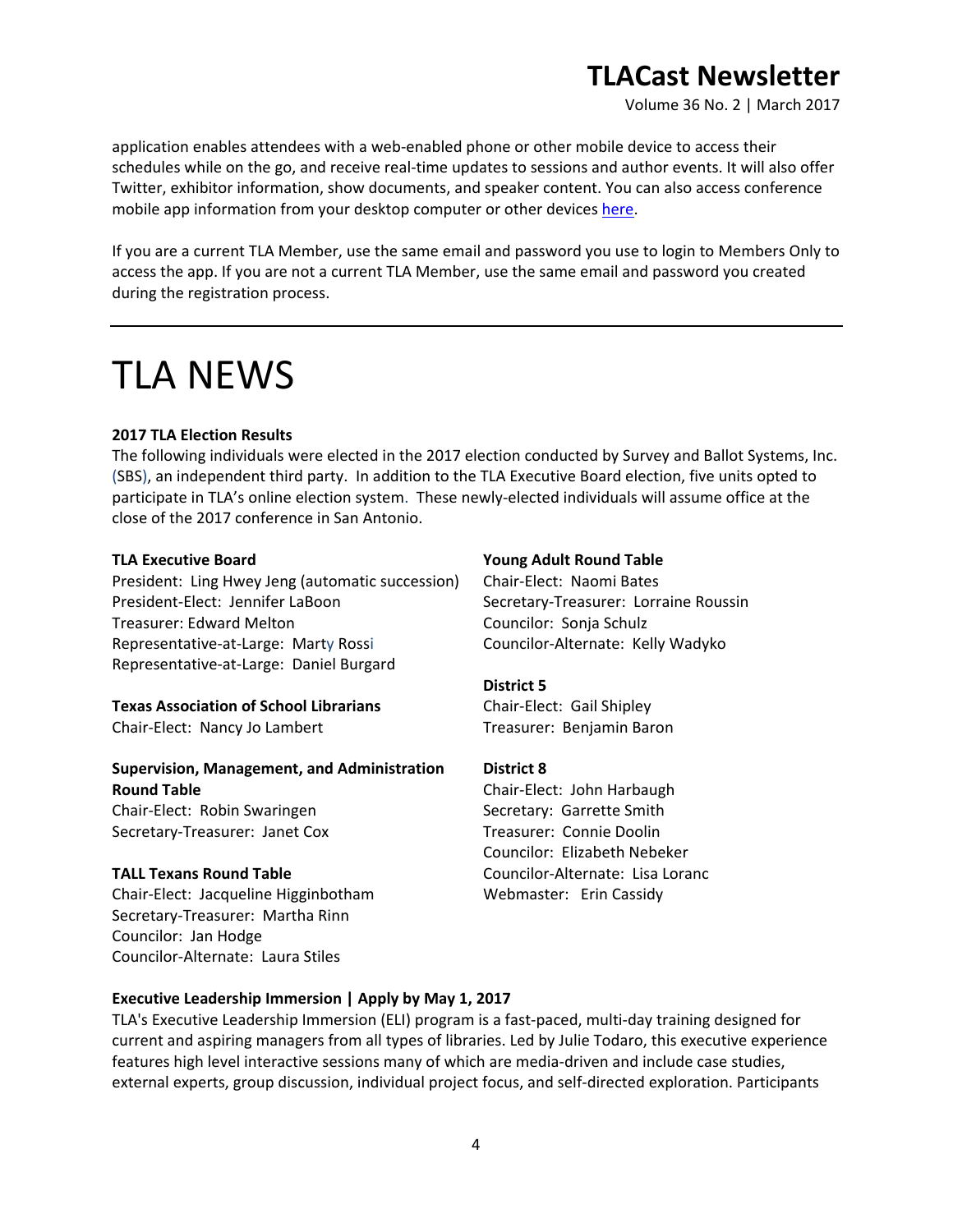Volume 36 No. 2 | March 2017

submit their project focus in advance to receive a pre-workshop assessment of viability. [Apply](http://www.txla.org/executive-leadership) by May 1, 2017.

> *"This experience has changed my outlook on leadership in the context of libraries. This immersion gave me the opportunity of learning from leaders that have been able to achieve goals focused on their community."* – 2016 ELI participant

#### **Announcing Power Up Week | October 1-7, 2017**

Join the Powered Libraries campaign in celebrating **Power Up Week** October 1-7, 2017, a week where libraries across the state will showcase innovation and dynamic leadership. Last year to great success, hundreds of libraries from around the state took part in [Power Up at Your Library Day](http://www.txla.org/news/2016/09/power-up-at-your-library-day) on September 15. Participants organized events geared to promote technology, innovation, creativity, and literacy in their respective communities. Thanks to last year's positive feedback, we are expanding the Powered Up celebration to encompass an entire week. Save the date and start making plans now to incorporate Powered Up programs this October.

Help us demonstrate the campaign's key messages:

- Libraries are essential to the creation and sharing of ideas in the community
- Libraries are forward-thinking, technology-driven institutions, more vital today than ever before
- What libraries do reflects a truly diverse field of information work, representative of the variety and scope of libraries in the state.

Receive the most up to date campaign news through [Facebook,](https://www.facebook.com/poweredlibraries/) [Twitter](https://twitter.com/poweredlibrary) (#poweredlibraries and @poweredlibrary), and [poweredlibraries.org.](http://www.poweredlibraries.org/) WATCH the [video.](https://www.youtube.com/watch?v=3-2fvR2e7sM)

#### **Corporate Members**

We thank our [corporate members](http://www.txla.org/cm) for their investment in TLA and Texas libraries. See some [examples](http://www.txla.org/public-relations-campaigns) of initiatives facilitated through our corporate partnerships that are making a large contribution to Texas libraries.

# CONTINUING EDUCATION

### **Continuing Education Corner**

*All webinars will be recorded. A link to the recording will be sent to all registrants (i.e. you may want to register even if you know you cannot attend the live event). All webinars will carry Continuing Education credit, some also have CE credit available for viewing the recording. See individual descriptions for details.*

#### **March 29 | 12:00 - 12:30 pm | Managing Art in Libraries**

*Presented by Billy Fong and Lacie Ballinger, Texas Association of Museums*

Has your library been stocked with paintings, sculpture, or other art that you aren't sure how to display, preserve, or document? TLA is partnering with the Texas Association of Museums (TAM) to provide resources for these situations. Two Facebook Live sessions are planned where you will have the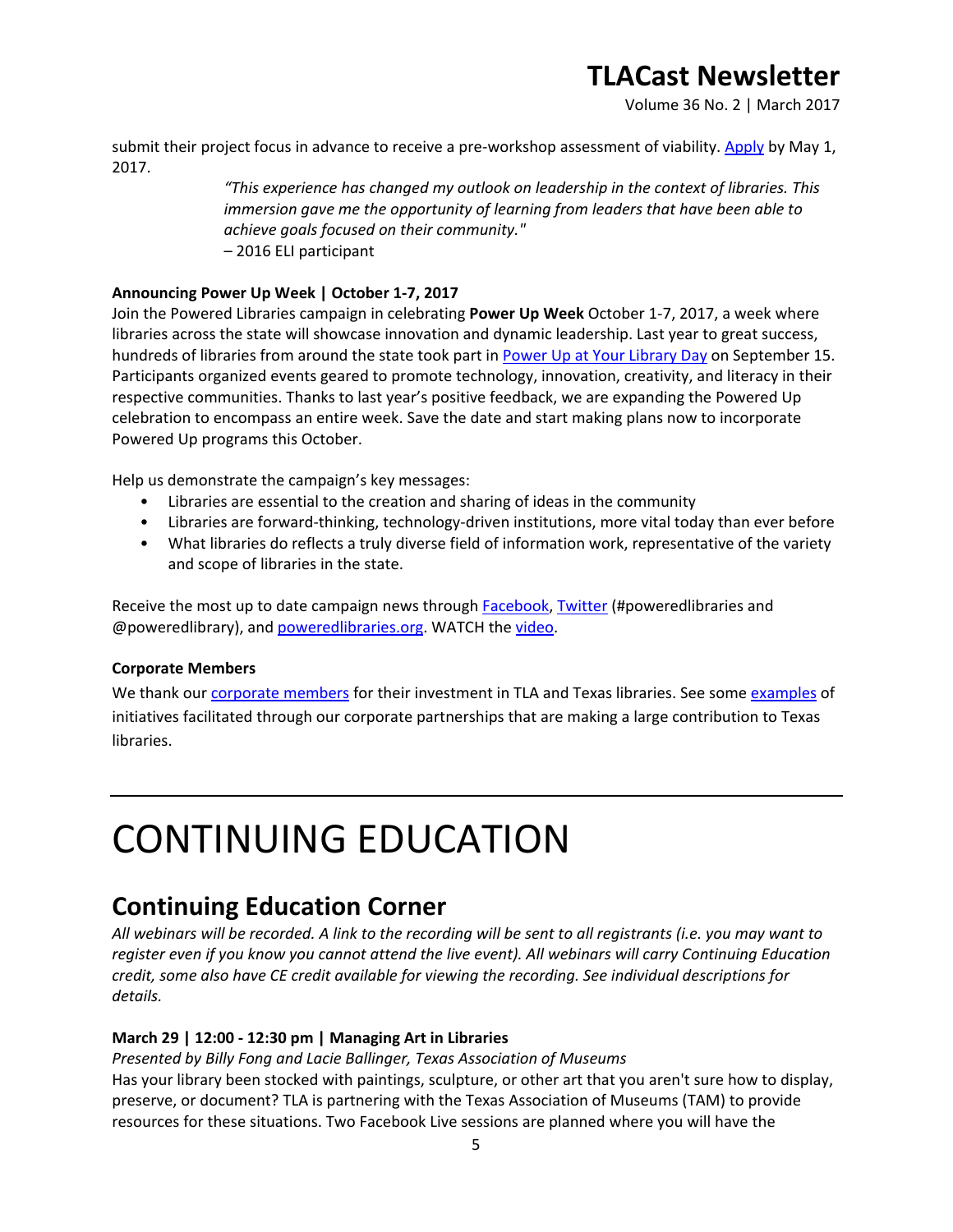Volume 36 No. 2 | March 2017

opportunity to send in questions for some experts. TAM will use these discussions to plan future webinars on topics of common interest to museums and libraries. To join the Facebook Live session,"like" the Texas Association of Museums on [Facebook,](https://www.facebook.com/TexasAssociationofMuseums/) then go their page at the time of the event.

#### **March 30 | 1:00 pm | The Most Unique Services in Today's Libraries**

*AZ webinar series for support staff, presented by ALA President Julie Todaro* Although our libraries have similar services for today's constituents, there are a wide variety of very different services - some that meet local needs and some that are just unusual and represent very different ideas for serving constituents! Coupon exchanges, borrowing small pets, pattern giveaways, tool checkout, circulating artwork - are long time, well-used services but libraries are making way for circulating bicycles, WIFI-unit checkouts, self-publishing, business spaces to check out, intermittent access to buses outfitted for showers for the homeless and even more unusual services! [REGISTER](https://secure.txla.org/secure/forms/mtgLogin.asp)

#### **April 4 | 1:00 pm | Mentoring**

*AZ webinar series for support staff, presented by ALA President Julie Todaro* What is mentoring? What role does mentoring play in support staff education and training? Does mentoring substitute for orientation and training? Continuing education? Development? How does it differ from shadowing? What mentor programs exist for all levels of library employees? [REGISTER](https://secure.txla.org/secure/forms/mtgLogin.asp)

#### **May 18 | 1:00 pm | The Role of Support Staff in Collection Development**

*AZ webinar series for support staff, presented by ALA President Julie Todaro* In many libraries, support staff assists in the purchasing of materials. This program discusses the practical processes of selection and purchasing, as well as the reasons why libraries build their collections in certain ways.

[REGISTER](https://secure.txla.org/secure/forms/mtgLogin.asp)

#### **May 24 | 2:00 pm | Visualizing (and Finding!) Funding for Libraries**

#### *Presented by Amanda Dillon and Kate Tkacik of the Foundation Center*

This free online training will introduce participants to a dynamic and freely available data-visualization tool, Visualizing Funding for Libraries that enables library professionals and supporters to search for institutional funding for libraries at national, state, and local levels. Participants will learn pro tips on navigating the tool and as well as next steps on how to pursue new funding opportunities. Data visualizations such as maps, network constellations, and partnership pathways showcase key networks of funders and recipients, as well as individual grants that highlight the library services and programs that are winning grants. *[Visualizing Funding for Libraries](http://libraries.foundationcenter.org/)* is a Knight Foundation News Challenge winning project.

[REGISTER](https://join.onstreammedia.com/register/80146595/visualfund)

#### **June 13 | 1:00 pm | You Can Coordinate Others but Can You Lead Them?**

*AZ webinar series for support staff, presented by ALA President Julie Todaro*

We've learned in our last series how to supervise, coordinate and manage others. And while these are always the most necessary management tools, learning to lead is critical to both leader and follower employee success in libraries. This webinar will articulate the differences among supervising, coordinating, managing and leading and the role that leadership plays in libraries among all levels of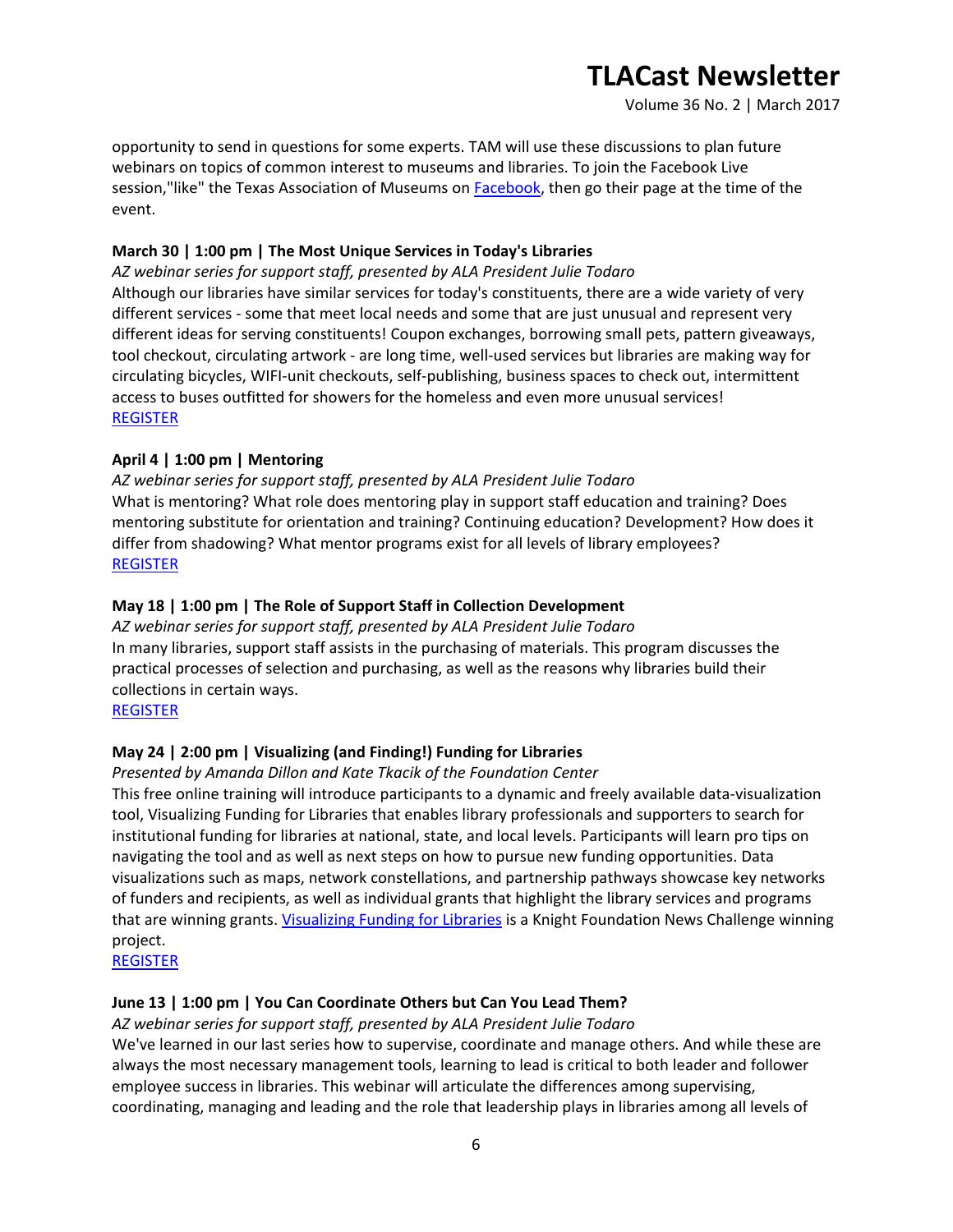Volume 36 No. 2 | March 2017

employees and library workers. [REGISTER](https://secure.txla.org/secure/forms/mtgLogin.asp)

#### **June 15 | 1:00 pm | Financial Protection for Older Americans**

*Presented by the Consumer Financial Protection Bureau*

Older Americans face many financial challenges as they age. They have opportunities to travel, explore new fields of work or hobbies, or spend time with family and friends. But often scam artists or bad advice take away these opportunities. The Consumer Financial Protection Bureau's information and tools help seniors navigate safely through financial challenges. Learn how to prevent elder financial exploitation using the Money Smart for Older Adults – Prevent Financial Exploitation curriculum. [REGISTER](https://join.onstreammedia.com/register/80146595/cfpb2)

## LIBRARY NEWS

#### **Celebrate Día in April**

For more than 20 years El día de los niños, El día de los libros (Children's Day/Book Day), commonly known as Día, has emphasized the importance of literacy for children of all linguistic and cultural backgrounds.

Día is a national celebration of children, families, and reading that culminates each year on April 30. The initiative links children and their families to diverse books, languages and cultures. The common goals of all Día programming are to:

- Celebrate children and connect them to the world of learning through books, stories and libraries.
- Nurture cognitive and literacy development in ways that honor and embrace a child's home language and culture.
- Introduce families to community resources that provide opportunities for learning through multiple literacies.
- Recognize and respect culture, heritage and language as powerful tools for strengthening families and communities.

Visit [http://dia.ala.org](http://dia.ala.org/) for more information

#### **George and Cynthia Woods Mitchell Library Named 2017 National Medal for Museum and Library Service Finalist**

The [George And Cynthia Woods Mitchell Library,](http://us6.campaign-archive1.com/?u=bdf6c9c70ce5ddc7a38261f6d&id=599e320b14&e) Montgomery County Memorial Library System (The Woodlands) was selected for the 2017 National Medal for Museum and Library Service. The National Medal for Museum and Library Service is the nation's highest honor given to museums and libraries by the Institute of Museum and Library Services IMLS in recognition of exceptional service to the community and for making a difference in the lives of individuals, families, and communities.

#### **East Texas Library Receives Almost 1,000 Books in National Giveaway**

The [Young Adult Library Services Association](http://www.ala.org/news/member-news/2017/02/yalsa-s-2017-great-books-giveaway-provides-more-40000-materials-libraries-texas) (YALSA), a division of the American Library Association (ALA), named Tyler Public Library one of three recipients of its annual [Great Books Giveaway.](http://www.ala.org/yalsa/awardsandgrants/yalsasgreatbook) Each